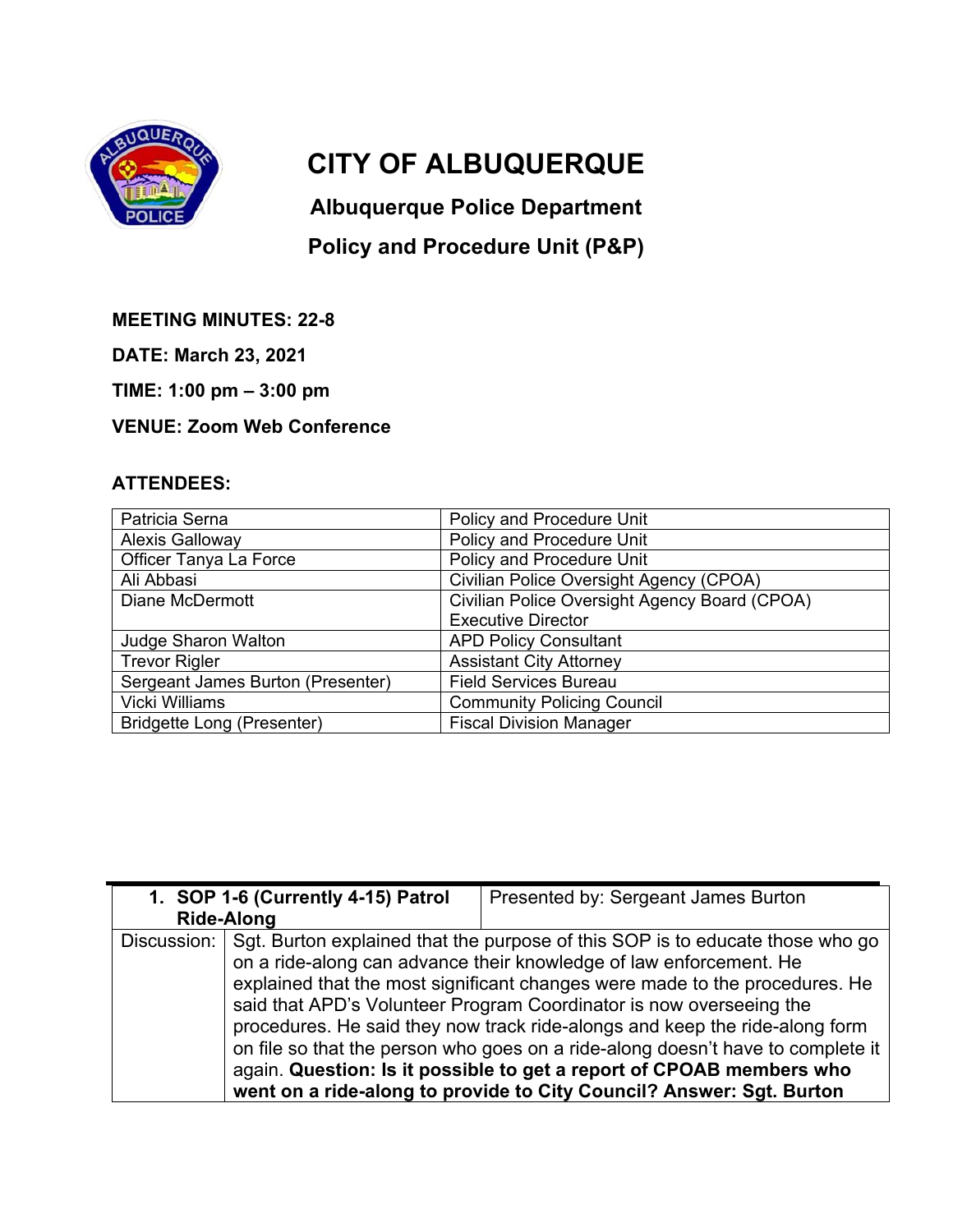|                 |                                                                                                                                                                                                                                                                                                                                                                                                                                                                                                                                                                                                                                                                                                                                                                                                                                                                                                                                                                                                                                                                                                                                                                                                                                                                                                                                                                                                                                                                                                                                                                                                                                                                                                                                                                                                                                                                                                                                                                                                                                                                                                                                                                                                                        | explained he could speak about this offline and come to an agreement<br>about what could be provided. Question: Will the individuals who go on<br>a ride-along who are members of the Community Policing Councils<br>(CPC) need to register for the City of Albuquerque One Albuquerque<br>Volunteers Program? Answer: Yes. All CPC members need to register.<br>Question: Will they have to do training? Answer: If they decide they want<br>to do volunteer work outside of the ride-along then, yes, there would be |  |
|-----------------|------------------------------------------------------------------------------------------------------------------------------------------------------------------------------------------------------------------------------------------------------------------------------------------------------------------------------------------------------------------------------------------------------------------------------------------------------------------------------------------------------------------------------------------------------------------------------------------------------------------------------------------------------------------------------------------------------------------------------------------------------------------------------------------------------------------------------------------------------------------------------------------------------------------------------------------------------------------------------------------------------------------------------------------------------------------------------------------------------------------------------------------------------------------------------------------------------------------------------------------------------------------------------------------------------------------------------------------------------------------------------------------------------------------------------------------------------------------------------------------------------------------------------------------------------------------------------------------------------------------------------------------------------------------------------------------------------------------------------------------------------------------------------------------------------------------------------------------------------------------------------------------------------------------------------------------------------------------------------------------------------------------------------------------------------------------------------------------------------------------------------------------------------------------------------------------------------------------------|------------------------------------------------------------------------------------------------------------------------------------------------------------------------------------------------------------------------------------------------------------------------------------------------------------------------------------------------------------------------------------------------------------------------------------------------------------------------------------------------------------------------|--|
|                 |                                                                                                                                                                                                                                                                                                                                                                                                                                                                                                                                                                                                                                                                                                                                                                                                                                                                                                                                                                                                                                                                                                                                                                                                                                                                                                                                                                                                                                                                                                                                                                                                                                                                                                                                                                                                                                                                                                                                                                                                                                                                                                                                                                                                                        | training. If they are only registered for the ride-along, then no. Question:<br>Do they still need to go online and fill out the online form? Answer:<br>Correct. Question: Can the CPCs and the Civilian Police Oversight<br>Agency (CPOA) be notified of the change? Answer: Sgt. Burton provided<br>his contact information for the CPCs for a mass registration day.                                                                                                                                               |  |
| Action:         | The draft SOP, as presented, was reviewed by P&P and will be uploaded in<br>the Department's document management system for the 15-day commentary<br>period.                                                                                                                                                                                                                                                                                                                                                                                                                                                                                                                                                                                                                                                                                                                                                                                                                                                                                                                                                                                                                                                                                                                                                                                                                                                                                                                                                                                                                                                                                                                                                                                                                                                                                                                                                                                                                                                                                                                                                                                                                                                           |                                                                                                                                                                                                                                                                                                                                                                                                                                                                                                                        |  |
| <b>Division</b> | 2. SOP 1-48 (Currently 8-3) Fiscal                                                                                                                                                                                                                                                                                                                                                                                                                                                                                                                                                                                                                                                                                                                                                                                                                                                                                                                                                                                                                                                                                                                                                                                                                                                                                                                                                                                                                                                                                                                                                                                                                                                                                                                                                                                                                                                                                                                                                                                                                                                                                                                                                                                     | Presented by: Bridgette Long                                                                                                                                                                                                                                                                                                                                                                                                                                                                                           |  |
| Discussion:     | Ms. Long explained the SOP was heavily revised because everything had<br>pretty much changed. She went over the information under the Other<br>Resources section and the purpose statement. She confirmed sanction<br>classifications were added. She explained they properly outlined what it truly<br>means to fill out a timecard and what the employee's and supervisor's duties<br>are. She confirmed the deadlines for when leave requests need to be entered<br>by the employee and by when the supervisor needs to approve their<br>employee's leave. She explained that employee's need to complete<br>coursework through the Department of Finance and Administrative Services'<br>system ePro when purchasing goods. Question: On page 5, numbers 7 and<br>9 are exactly the same. Also, a Special Order was recently published that<br>increased the minimum work shift available hours, is that going to be<br>temporary to the Special Order? Answer: The 80 hours is per the Fair<br>Labor Standards Act. That is the bare minimum we have to pay you but if<br>you work overtime those are the adjustments to your schedule or<br>timecard that requires manager approval. Overages or under 80 hour is<br>meeting Federal requirements. Question: I could not find anything about<br>what the Payroll Officer or the division does to verify whether employees<br>are paid correctly for overtime. Answer: She explained that because it is<br>entered by the employee, the Fiscal Division doesn't know whether they<br>enter it correctly. They are able to audit the time when it is mandated.<br>Question: What is audited? Answer: The TeleStaff reporting is outdated,<br>therefore, unable to do a complete audit. The goal is to match what is in<br>TeleStaff is also in PeopleSoft. Fiscal Division personnel send a report<br>to managers on a weekly basis. She explained that if everybody<br>approves the time, they would know to pay the employee. Question: Has<br>the Chief's Overtime Program contracts being paid enough to cover all<br>expenses? For example, the associated expenses that are incurred.<br>Answer: She said that the former Fiscal Division Manager calculated |                                                                                                                                                                                                                                                                                                                                                                                                                                                                                                                        |  |